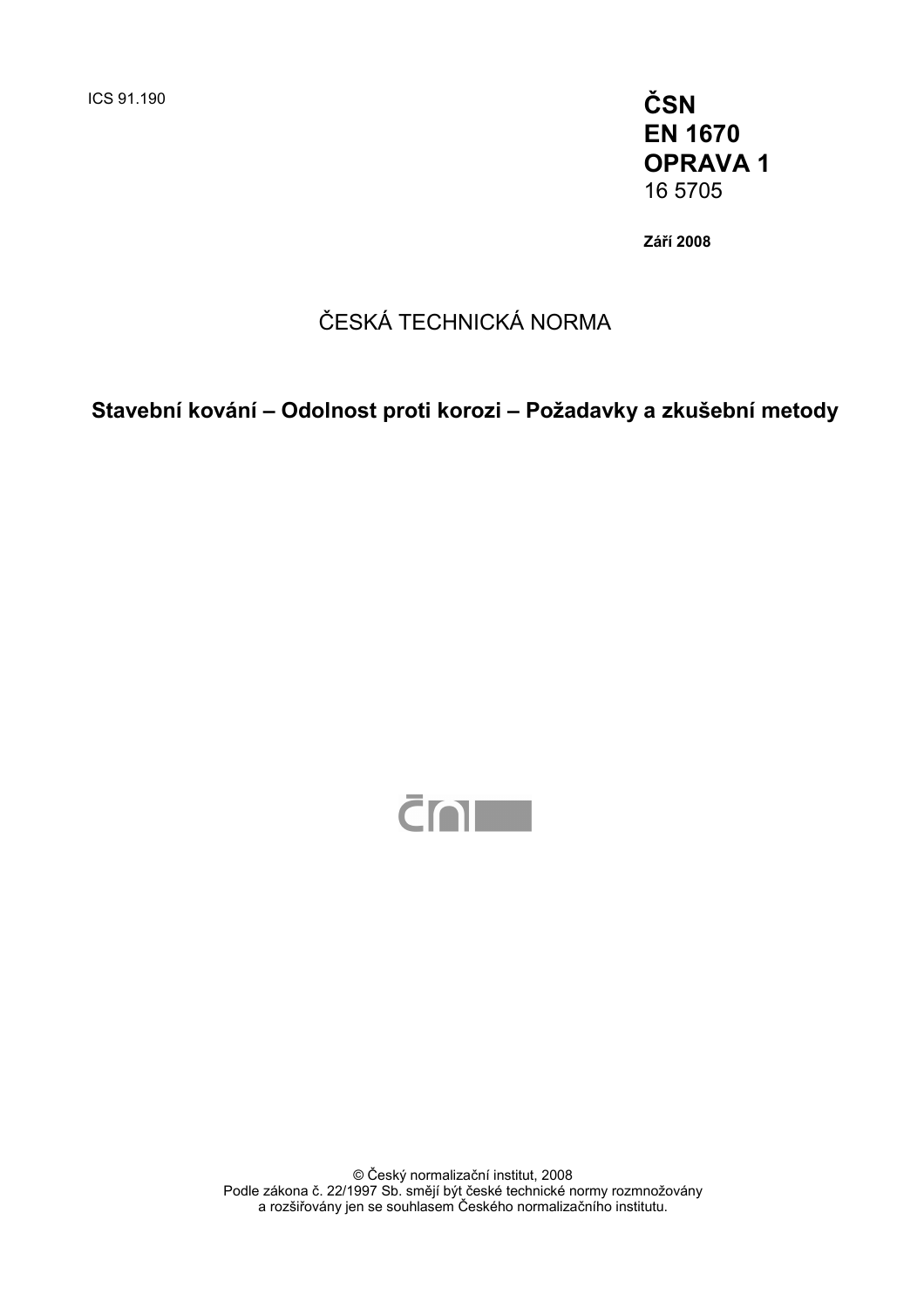# EUROPEAN STANDARD NORME EUROPÉENNE EUROPÄISCHE NORM

## **EN 1670:2007/AC**

March 2008 Mars 2008 März 2008

**ICS** 91.190

English version Version Française Deutsche Fassung

Building hardware - Corrosion resistance - Requirements and test methods

Quincaillerie pour le bâtiment - Résistance à la corrosion - Exigences et méthodes d'essai

Schlösser und Baubeschläge - Korrosionsbeständigkeit - Anforderungen und Prüfverfahren

This corrigendum becomes effective on 27 March 2008 for incorporation in the three official language versions of the EN.

Ce corrigendum prendra effet le 27 mars 2008 pour incorporation dans les trois versions linguistiques officielles de la EN.

Die Berichtigung tritt am 27.März 2008 zur Einarbeitung in die drei offiziellen Sprachfassungen der EN in Kraft.



EUROPEAN COMMITTEE FOR STANDARDIZATION COMITÉ EUROPÉEN DE NORMALISATION EUROPÄISCHES KOMITEE FÜR NORMUNG

**Management Centre: rue de Stassart, 36 B-1050 Brussels**

© 2008 CEN All rights of exploitation in any form and by any means reserved worldwide for CEN national Members. Tous droits d'exploitation sous quelque forme et de quelque manière que ce soit réservés dans le monde entier aux membres nationaux du CEN.

Alle Rechte der Verwertung, gleich in welcher Form und in welchem Verfahren, sind weltweit den nationalen Mitgliedern von CEN vorbehalten.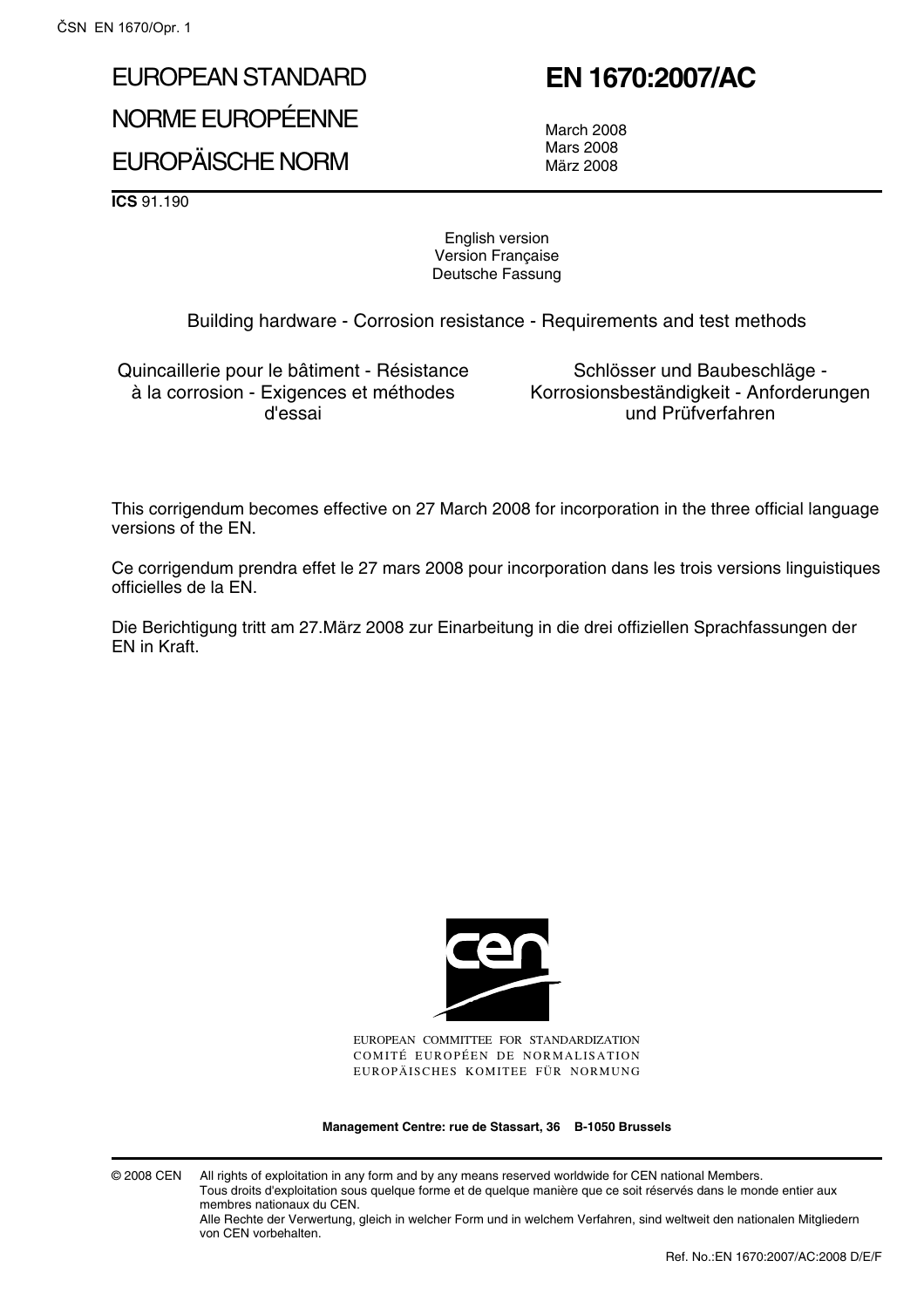### **English version**

### **Subclause 5.4.1 "General"**

*Add* "Uncoated" *before* "Surfaces shall show no sign of tarnish . . . ".

*Delete the NOTE*.

#### **Subclause 5.4.2 "Degree of rust"**

*Add* "Coated" *before* "Surfaces shall withstand exposure . . .".

*Add the NOTE deleted from 5.4.1*.